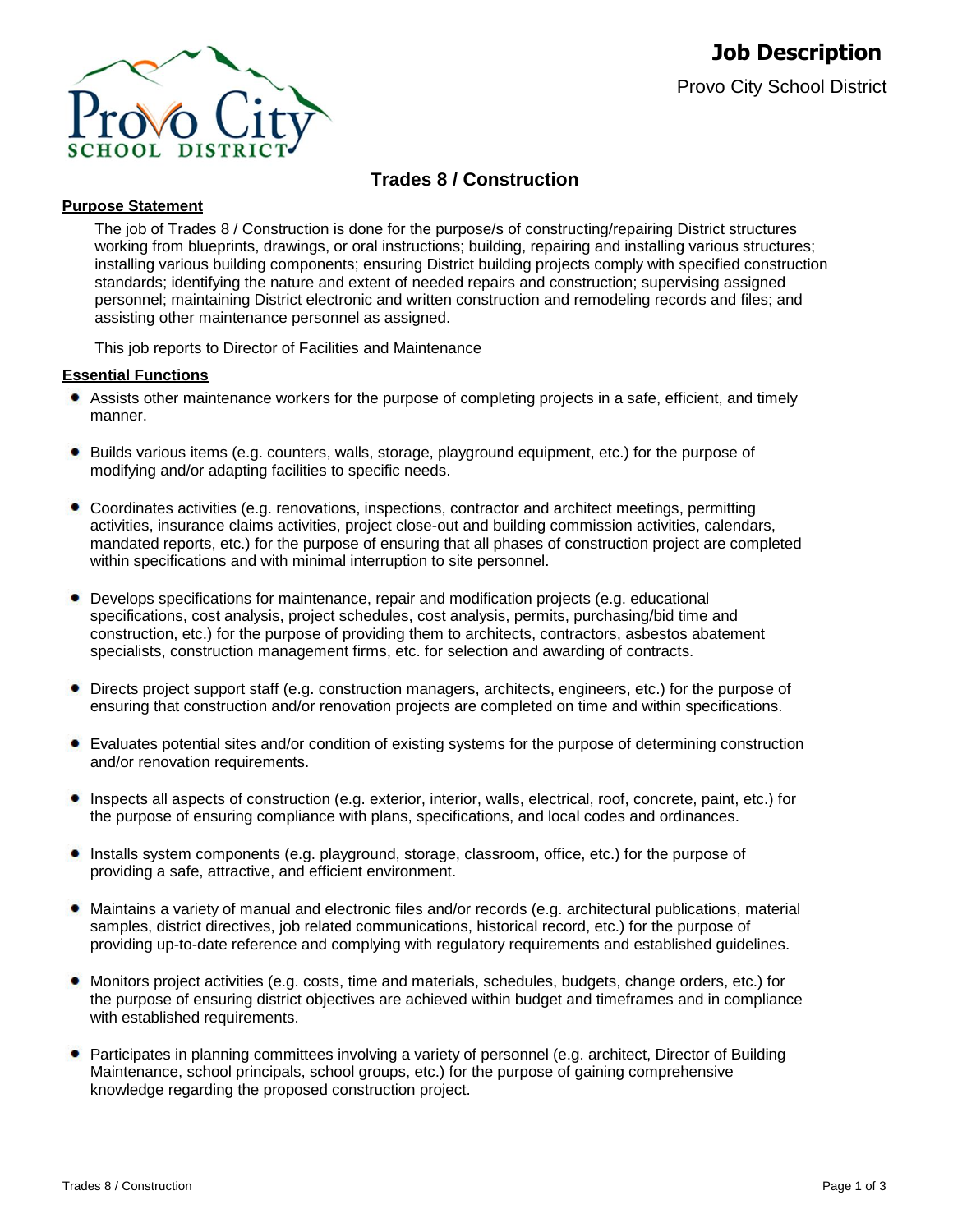- **•** Performs a variety of construction and maintenance duties (e.g. carpentry, painting, laying tile, playground installation, etc.) for the purpose of completing projects in a safe, efficient, and timely manner.
- Prepares written materials (e.g. contracts, correspondence, memos, budgets, costs, bid invitations, calendars, schedules, etc.) for the purpose of documenting activities, providing written reference, and/or conveying information.
- Recommends policies, procedures and/or actions on issues that relate to construction projects for the purpose of providing information and/or direction for making decisions within the district construction program.
- Responds to inquiries (e.g. administrative staff, local inspectors, contractors, architects, the public, etc.) for the purpose of providing required information and/or referring to appropriate source.
- Reviews a variety of construction-related information for the purpose of ensuring completeness of records and insurance claims.

## **Other Functions**

• Performs other related duties as assigned for the purpose of ensuring the efficient and effective functioning of the work unit.

#### **Job Requirements: Minimum Qualifications**

#### **Skills, Knowledge and Abilities**

SKILLS are required to perform multiple, technical tasks with a need to occasionally upgrade skills in order to meet changing job conditions. Specific skill based competencies required to satisfactorily perform the functions of the job include: applying pertinent codes, policies, regulations and/or laws; communicating with diverse groups; operating equipment used in building construction including blueprints, specifications etc.; preparing and maintaining accurate records; and planning and managing projects.

KNOWLEDGE is required to perform algebra and/or geometry; read a variety of manuals, write documents following prescribed formats, and/or present information to others; and analyze situations to define issues and draw conclusions. Specific knowledge based competencies required to satisfactorily perform the functions of the job include: construction trades, codes, blue prints; Utah State Fire Code; acceptable quality workmanship; seismic requirements and retro fitting; and working knowledge of electrical, plumbing, mechanical and structural components of commercial buildings.

ABILITY is required to schedule activities, meetings, and/or events; gather, collate, and/or classify data; and consider a number of factors when using equipment. Flexibility is required to work with others in a variety of circumstances; work with data utilizing defined and similar processes; and operate equipment using a variety of standardized methods. Ability is also required to work with a wide diversity of individuals; work with a variety of data; and utilize a variety of job-related equipment. Problem solving is required to identify issues and create action plans. Problem solving with data requires independent interpretation of guidelines; and problem solving with equipment is moderate. Specific ability based competencies required to satisfactorily perform the functions of the job include: adapting to changing work environment and/or priorities; adhering to safety practices; being attentive to details; meeting deadlines and schedules; working with frequent interruptions; and working under time constraints.

#### **Responsibility**

Responsibilities include: working under limited supervision using standardized practices and/or methods; leading, guiding, and/or coordinating others; operating within a defined budget. Utilization of some resources from other work units is often required to perform the job's functions. There is a continual opportunity to impact the organization's services.

#### **Work Environment**

The usual and customary methods of performing the job's functions require the following physical demands: significant lifting, carrying, pushing, and/or pulling, significant climbing and balancing, significant stooping, kneeling, crouching, and/or crawling and significant fine finger dexterity. Generally the job requires 10% sitting, 50% walking, and 40% standing. The job is performed under some temperature extremes and under conditions with some exposure to risk of injury and/or illness.

**Experience:** Job related experience within a specialized field is required.

**Education:** Targeted, job related education with study in job-related area.